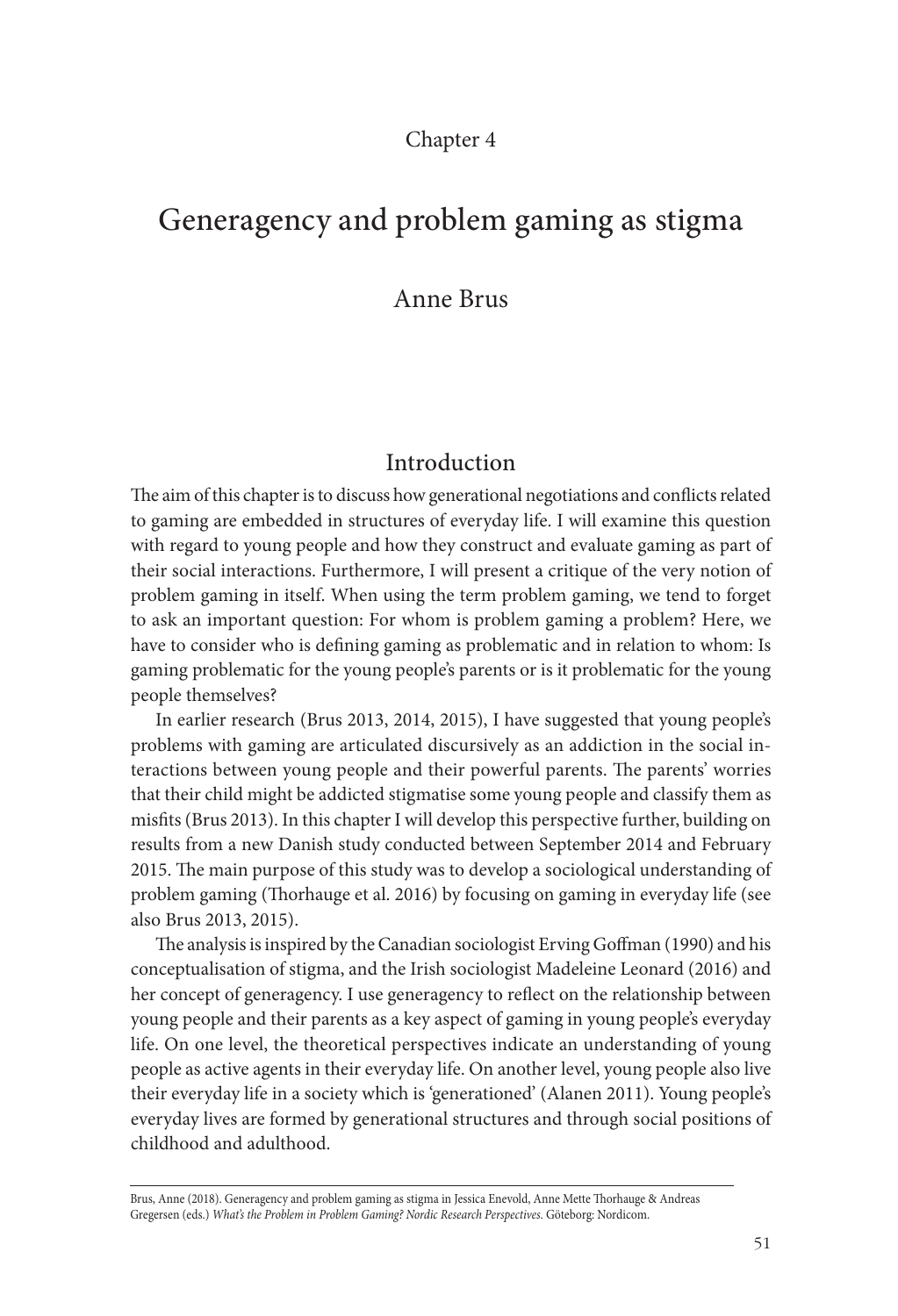Obviously, social categories such as class, ethnicity, and gender exert great influence on young people and their agency. However, age is another key category around which societies are structured. In this vein, the Finnish childhood researcher Leena Alanen has usefully suggested the 'generational order' as 'a conceptual starting point and an analytical tool for framing the study of childhood and the children's active presence in generational structures' (Alanen 2011: 163). To some extent, young people have a problematic or ambiguous status in society. Parents have the power to regulate and control their children's lives. Young people are allowed to practise agency, but agency is widely constrained by parents' ideas about good parenting. To many young people, the home is a strictly regulated space, controlled by adults. Young people's agency is thus influenced by the generational structure.

I will begin the chapter with a short presentation of the theoretical framework and the concepts of stigma and generagency. After this, I will present the study on which the analysis is based. On this basis, I will present four general gameplay patterns which capture the most prominent ways in which young people organise gaming as part of their everyday life: gaming as a break, gaming as individual leisure, gaming as a hobby and gaming as a social activity. These four categories are then used as a springboard to discuss how peers' and parents' positive and negative views on gaming are interpreted by young people. Drawing on the notion of generagency, the following discussion identifies a minor group of young people that is more vulnerable to be stigmatised as problem gamers than other groups. I then move on to a case that addresses problem gaming in more detail.

In my conclusion, I will argue that young people's gaming is not problematic per se. Of course, it may be perceived as a problem in practice but in such cases we have to see it in the light of young people's agency and how their lives are influenced by the generational order.

### Problem gaming as stigma

Goffman (1990a) invokes different dramaturgical principles in his description of people's social interactions in everyday life. He describes everyday life as a performance on stage, divided into a front region and a back region. The performance includes actors and their audience and while on stage people perform various roles to impress the others. These performances are collaborations between the participants involved, who negotiate and maintain a social order with their actions.

New technologies have extended communication across time and space, and computer-mediated communication represent a new site for impression management. In late modern society, impression management is not necessarily confined to physical spaces (Jenkins 2010). Individuals are able to manage their face-to-face interactions at a distance. An important aspect of the social interaction between the actor and the audience is the fact that the representations of the self are threatened and always at risk of breaking down.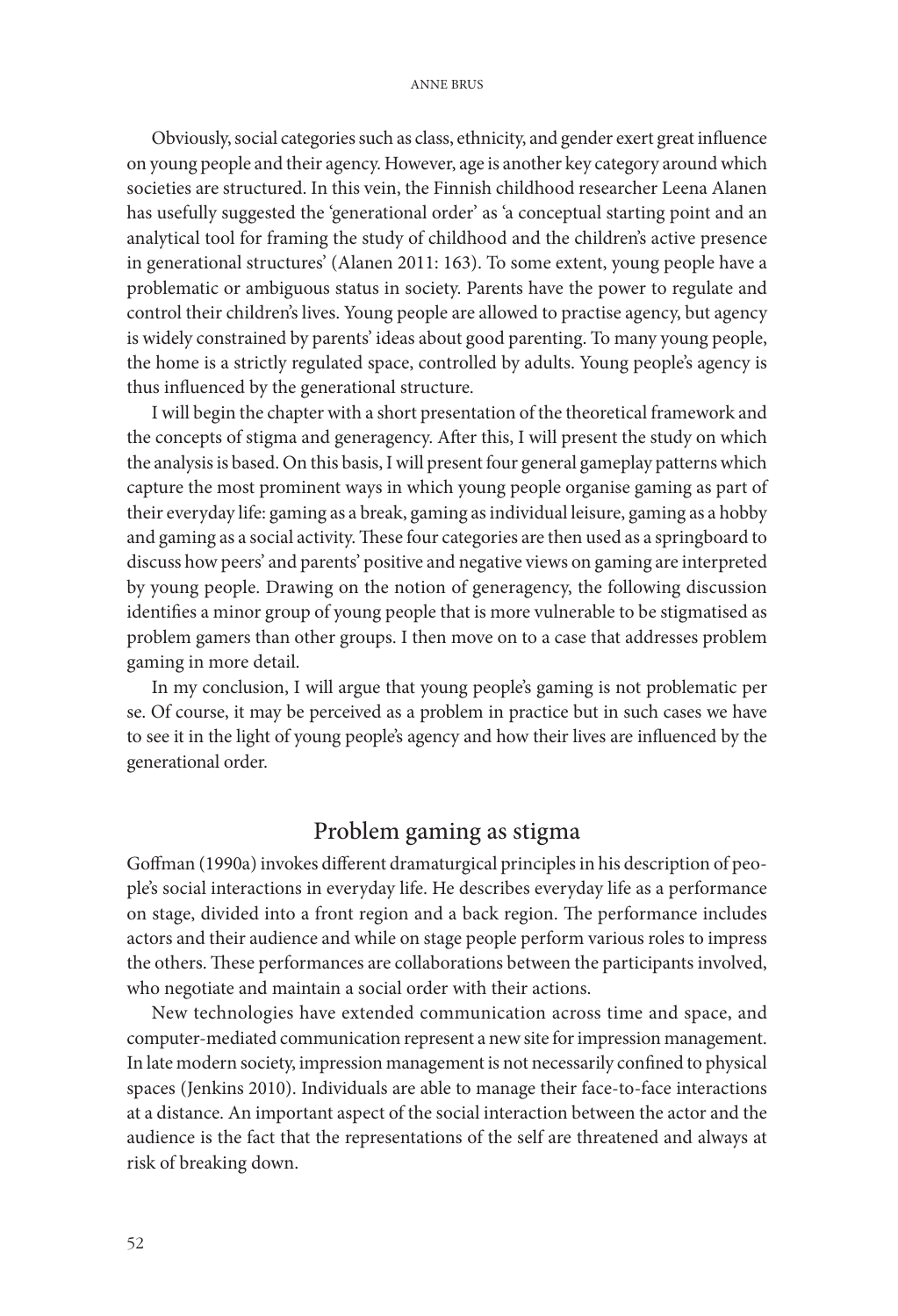One possible consequence of such a breakdown, according to Goffman, is the threat of being stigmatised. The normative expectations and stereotypes in social interactions may produce a stigma: a discrediting discrepancy between what Goffman (1990b:12) calls the virtual social identity and the actual social identity. The virtual social identity is the normative expectations we hold toward individuals' characters and attributes in social encounters. The actual identity is the character and attributes individual actually possesses.

Of course, the consequences of social interactions are many and varied; encounters may turn out positively as well as negatively. But when an encounter turns out negatively, it might involve a demarcation of the individual from the group and a movement of him or her into the margins (Williams 2000). Stigmas vary across historical and cultural settings. They are connected to all kinds of culturally unacceptable norms (Williams 2000). I will use this theory of stigma to discuss how some young people become stigmatised as 'problem gamers'. 'Problem gaming' is generated in a family context but is also a societal reaction to something considered abnormal.

## Generagency, inter-generagency and intra-generagency

Generagency is a compound of 'gener' and 'agency' (Leonard 2016). The 'gener' refers to generation and the structural aspects of generational relationships. Both young people and their parents are under the influence of the generational order. The 'agency' part of generagency points toward the role of young people as active and independent creators of culture. Young people contribute and change cultural routines under the circumstances they are offered, and with the various choices and restrictions they are given.

Leonard's concept of 'generagency' derives from a critique of a prominent perspective in the sociology of childhood and the resulting problematic relationship between agency and structure. From this perspective within sociology of childhood, young people's everyday lives are more than a preparation for adult life. Young people are social agents operating in particular contexts and situations. They are competent meaning and decision makers (James & Prout 1997). Moreover, young people do not only take an active part in their lives. They have agency in the sense that they are capable of making things happen (Mayall 2002). In short, young people are actors with agency.

Agency is more than the reproduction of culture. 'Children strive to interpret or make sense of the adult world, children come to collectively produce their own peer worlds and cultures' (Corsaro 2005: 24). Young people produce their own cultures, including their gameplay cultures.

According to Leonard (2016), childhood sociologists have been too uncritical in their use of the concept of agency. Leonard argues that it is obvious that young people are agents. Young people have the ability to challenge adults and their understanding of the world, but generation as a core social structure sets limits on young people's agency. In Leonard's view, young people perform youth within a generational order. In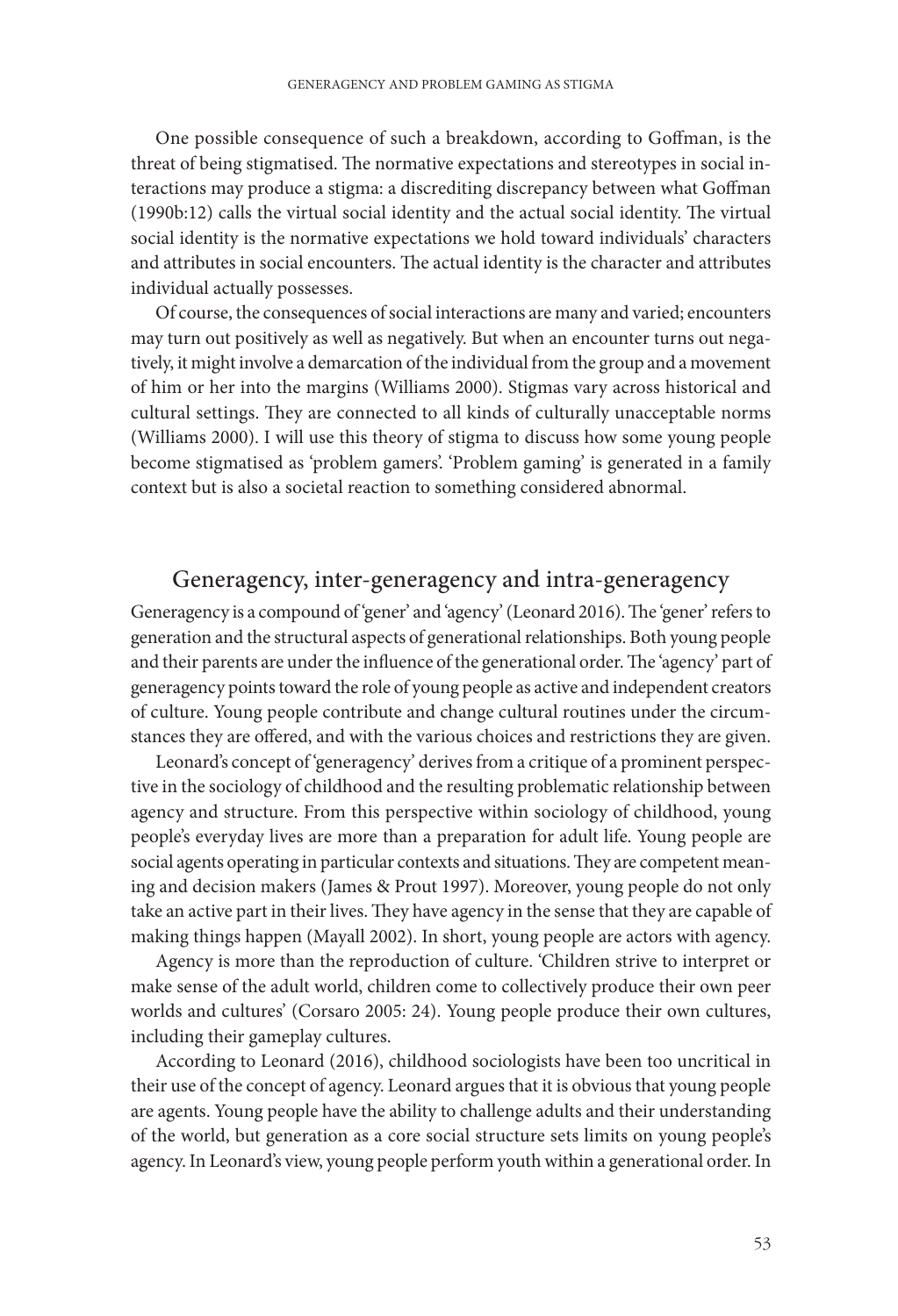continuation of this, Leonard raises a range of conceptual challenges to the sociology of childhood and the unresolved questions of agency and structure, including questions regarding the roles of intentionality, reflexivity, power and time (Leonard 2016).

I will not go deeper into all of those elements, but just refer to Leonard's emphasis on power relations as a fundamental principle in the relationship between young people and their parents. According to the Childhood sociologists, such relationships are based on unequal terms as parents have considerable power over their children. However, if we maintain that parents have ultimate power over their children, we risk underestimating young people's possibilities of mobilising any kind of agency in their everyday life. According to Leonard, there always exists a possibility to act differently. In some respect, therefore, it is useful to distinguish between vertical and horizontal power in the context of intergenerational relationships (Kuczynski 2003). Vertical power refers to parents' power over their children; horizontal power is the negotiated power relations in daily interactions. Parents may have the power to set up rules but young people are able to act against them with various forms of resistance.

Leonard (2006: 9) suggests dividing generagency into two sub-categories, 'intergeneragency' and 'intra-generagency'*.* Inter-generagency concerns the relationships between young people and their parents. The concept highlights various kinds of situations that young people and parents share. Childhood and adulthood are social constructions that are produced and reproduced in everyday life interactions. The social constructions change and are constantly redefined in context. Inter-generagency underlines the importance of taking the power relations between parents and children into consideration in any analysis. Intra-generagency refers to the relationships among young people themselves and directs attention toward young people's agency with peers. Furthermore, the concept draws attention to young people's varying life conditions. Young people experience their lives in multiple ways and in many different contexts. Although school is an age-based institution and thereby a part of the generational order, it brings young people together. Through their interactions with each other, young people adapt to, discuss and sometimes even reject the adult world.

I find Leonard's (2016) concept of generagency and the subdivisions of intergeneragency and intra-generagency useful as an analytical framework for understanding young people's everyday life with (problem) gaming. The subdivision of inter-generagency emphasises the importance of taking into account adults' regulation and control of gaming in young people's everyday lives. To put Leonard's (2016) point into perspective, agency is exercised within and across generational and hierarchical relationships between parents and their children. Young people and their parents contribute to the construction of gaming and problem gaming in ongoing dialogues, discussions and reconsiderations.

I use notions and ideas put forth in Leonard's study (2016) to show the interplay between agency and structure, i.e. how micro and macro aspects of young people's everyday lives interplay with each other. The main argument is that generational issues underpin some of the challenges that appear in young people's everyday lives with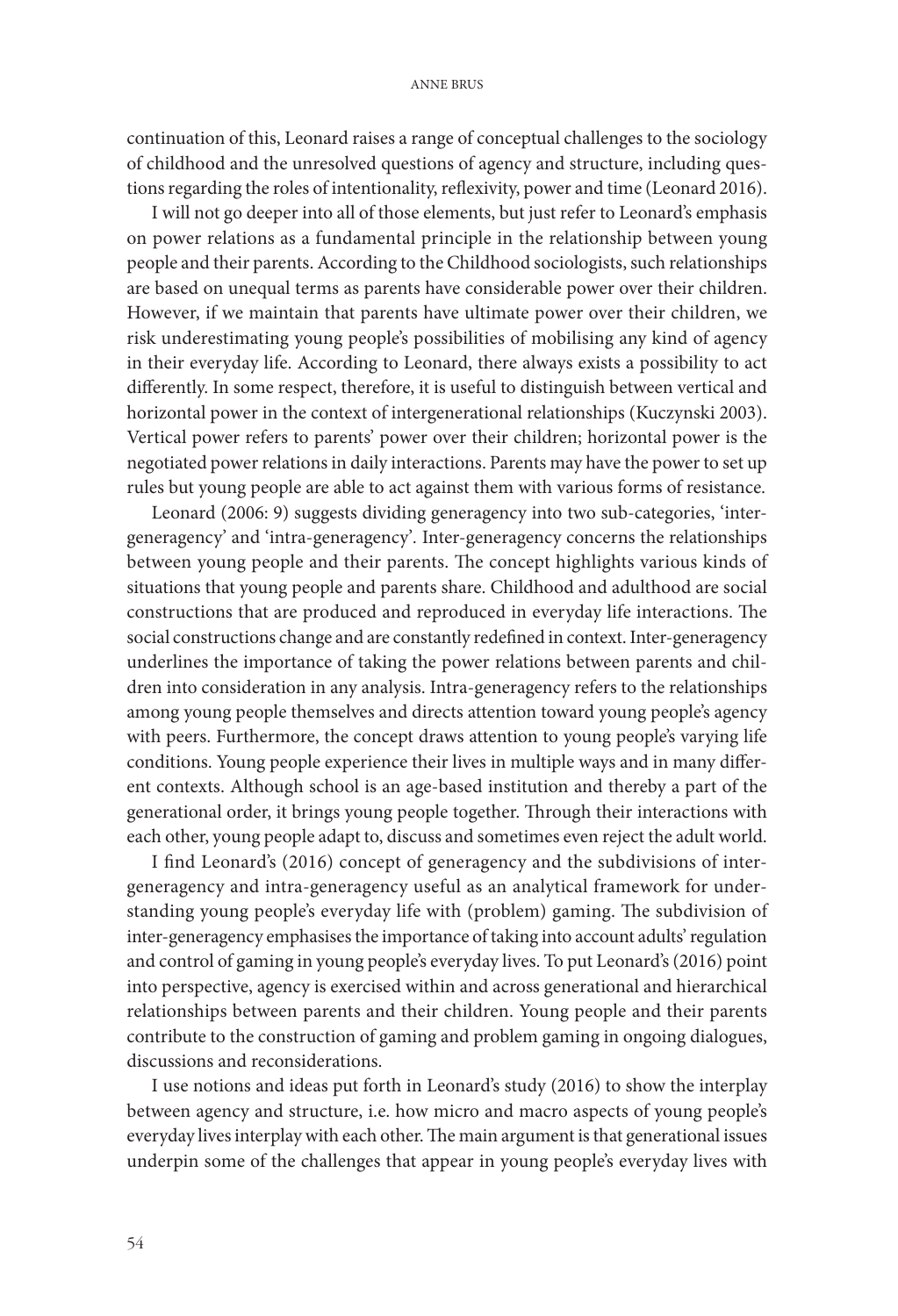gaming; they exemplify young people's dependence on adults as well as the capacity of young people to have an effect on the generational structures around them.

## The study: a mixed-methods approach

The chapter is based on a mixed-methods study conducted in 2014 and 2015. It involved a survey (N=1,560) focusing on young people's gaming habits, which was followed up by semi-structured interviews (N=19) and focus group interviews (N=2) focusing on gameplay in everyday life.

From the survey data, two different types of players in relation to problem gaming emerge: Competitive teamplayers and non-competitive singleplayers (Thorhauge et al. 2016). As stated in other contexts, there seems to be an ongoing conflict between competitive team player boys and their mothers (e.g., Aarsand 2011, Brus 2014, Walkerdine 2007). In stark contrast to this, the non-competitive single players are mostly female players with no domestic gaming problems reported. In order to investigate the two different patterns of gaming and their connection to potential domestic conflicts, this chapter contains an analysis of the qualitative data.

Most of the young people were sampled from the survey. However, the lack of relevant female informants necessitated the use of snowball sampling, so some of the informants were recruited through a network of friends and acquaintances (Weiss 1984).

To capture the perspective of young people, the research design included collection of data in the form of oral, written and visual accounts. Video or photo diaries represented various gaming situations and included the young people's spoken or written comments on what was going on around the screen. This form of diary method allowed the informants to present, in their own words and pictures, their everyday life in relation to others (Alaszewski 2006). These methods can yield important data points that cannot be collected through interviews (Harper 2002).

The diary method was followed up with a semi-structured interview that took place in the young people's home (Brinkmann 2013). The interviews focused on three themes. Firstly, a short presentation of the young people's everyday life, family, school, and leisure situation. Secondly, the young people's comments on the diary data and thirdly, their reflections on computer games as a part of their everyday life.

## Young people's everyday life with gaming

The following analysis focuses on young people's gaming in everyday life with particular attention to the importance of peer interactions, how gaming is contextualised in different settings and how parents' approval and disapproval affect young people's everyday life with gaming. As mentioned in the beginning, I have identified four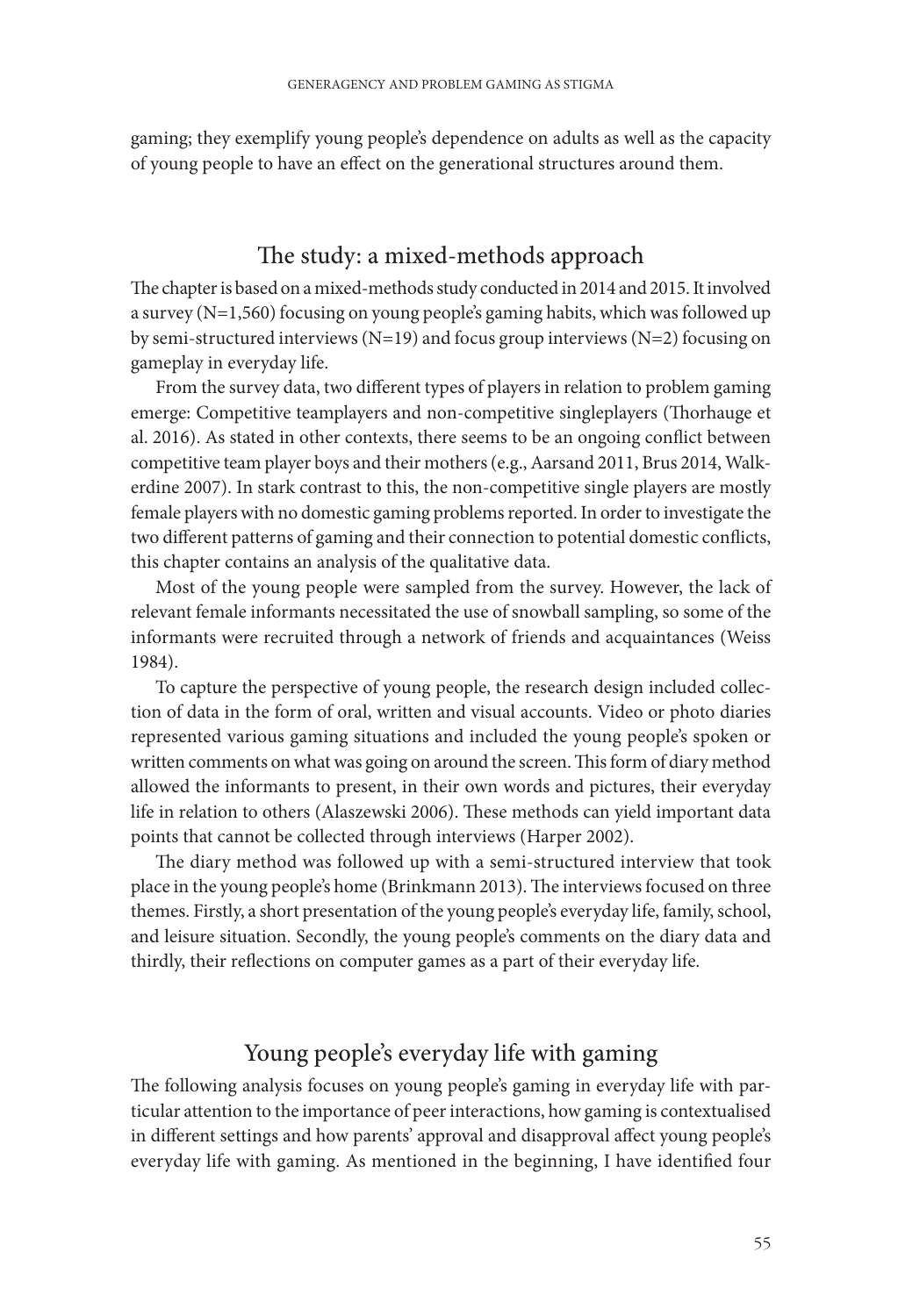general gameplay patterns which capture the most prominent ways in which young people organise gaming as part of their everyday life: 'gaming as a break', 'gaming as individual leisure', 'gaming as a hobby', and 'gaming as a social activity'.

In some respects, this categorisation of young people's gaming is at risk of overly simplifying their everyday interactions. However, the patterns serve to highlight young people's gaming interactions with those around them and how those people react to the young people's choices in an everyday life perspective. It is an analytical manoeuvre towards understanding how young people's everyday life with gaming turns out differently depending on various interactions with their peers and their parents.

### *Gaming as a break*

This gameplay pattern could be observed across a large number of participants in the study. The interviewees with the break as a predominant gameplay pattern described gaming as light entertainment that takes place in a variety of social settings. The portability of mobile phones makes it easy to play a social media game or to play cheap or free game apps downloaded from the Internet. In some situations, gameplay is part of a peer community in school. In other situations, the activity fills a break at home. Even though the time consumption varies from a short moment to a whole day, gaming is a momentary priority in the young person's life. Young people and their peer group can be preoccupied with gaming for a period of time but the preoccupation stops if another shared activity becomes more interesting: Gaming can easily be replaced with other activities. The players in this category differ from the other players in the sense that gaming is not a consistent part of their identity.

In general, parents of the young people in this group are aware of their childrens' gaming activities and comment on its possible consequences. The parents pay attention to the gaming activity, but only occasionally and when they feel obliged to react to what they consider a waste of time. The parents lay down gaming rules, for instance on the amount of time allowed to be spent on gaming. According to the young people, the parents' rules tend to be exaggerated: The entertainment is instead seen as relaxing and fun, not harmful. Nevertheless, to some degree the young people comply with their parents' rules. Gaming is clearly an ongoing negotiation between the younger and older family members. To many parents, gaming is not acknowledged as a legitimate leisure activity. However, their children show some independence when they continue to play computer games in spite of their parents' negative attitude towards gaming.

#### *Gaming as individual leisure*

Whereas a majority of the young people in the study use gameplay as a way of filling breaks and taking time-outs alone, a few of them have turned this individual activity into their primary way of spending their day*.* The young people in this group present their game patterns as part of a daily routine. They may have a few other leisure in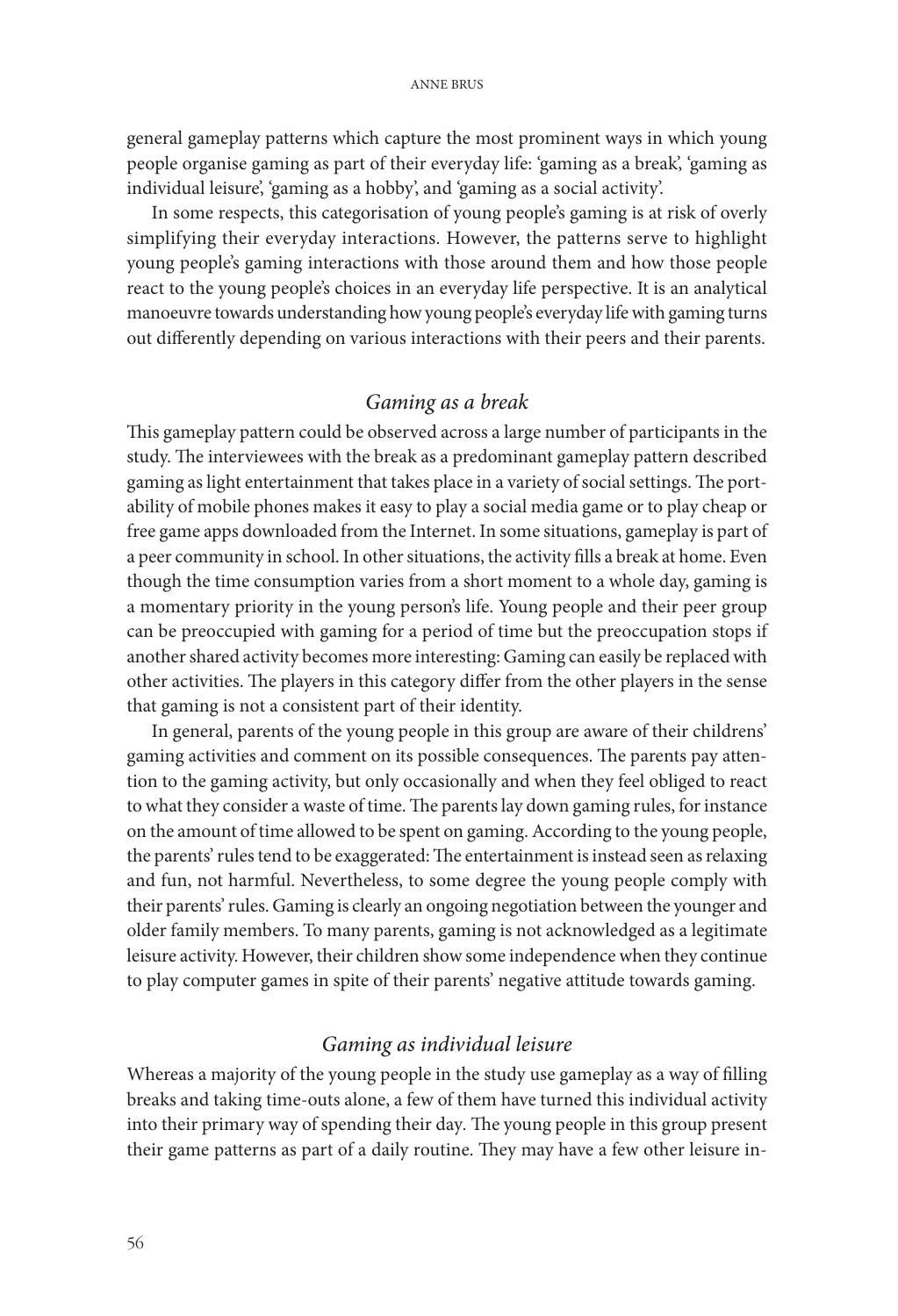terests but gaming is their number one priority at home. Their gameplay seems to fill an otherwise solitary everyday life. They describe themselves as outsiders and they do seem to be excluded from their peer communities. They may hang out with some classmates in school, but they do not see their peers after school. Moreover, the young people in question prefer singleplayer games. Even if their game offers a multiplayer function,or a possibility to play and communicate with others they play by themselves.

The young people who displays this gaming pattern in the current study also experiences a family situation that is complicated and does not seem to give much room for the modification and shaping of identities and ways of acting. As a result of parents who have divorced, the young people in question have often experienced several familial shifts and new family members during their childhood (e.g. a 'new' mother or father, or 'new' siblings). While gaming in the previous group was described as a point of negotiation between parents and children, gaming to the young people in this group appears to be a matter of 'free' choice. According to them, they spend their leisure time without any adult intervention whatsoever. If gaming is their number one priority, their parents accept this choice without any further discussion – with a few exceptions. Within their divorced families, some of them experience quite different reactions from their parents towards gaming. In one of the cases, the father shows no or only a little interest in the gaming and does not lay down any rules for the activity, while the mother reacts to the gaming with an almost unconditional prohibition. In this context, the young person in question accepts the adult-defined rules without resistance, despite the difference in the parents' socialisation strategies.

### *Gaming as a hobby*

To some of the young people in the study, gaming represents a hobby that is more directly tied to their identities and projects in life. In this group, gaming is of vital importance to the young people's everyday lives and identities. They play different kinds of games, competitive multi player games as well as single player games and while some of them have favourite titles, they are always open for change. The young people in this group are highly engaged with the various possibilities in the games to construct different kinds of identities. Their involvement with games involves a considerable amount of consumption; they buy different kinds of consumer goods such as the latest game titles and computer gear to strengthen their identities as gamers. Moreover, their hobby is shared with other peers. Especially the boys reported having an enriching life with peers both inside and outside the game, and for many of them the peer group goes back to their early school years. They have played, discussed, and watched some of the scenes from the computer games over and over again.

Some of the young people in this category define themselves as outsiders. Yet, this outsider position is described differently as compared to the young people with gaming as an individual leisure. In this case, the young people use the resources available in the games to exercise their agency and from this platform they can counteract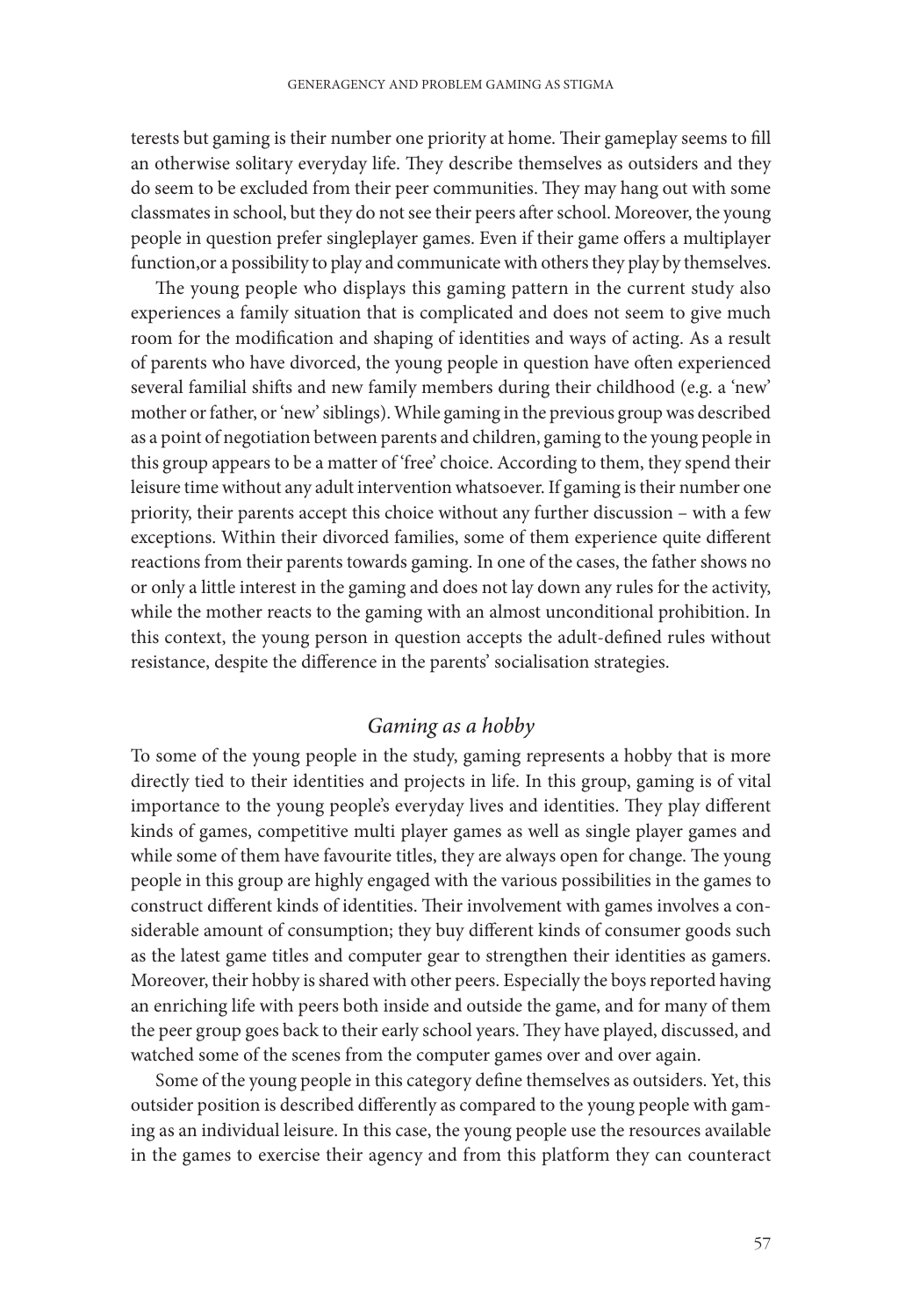their outsider role and create a new position among online friends. They demonstrate agency when they reformulate their identities and take responsibility for a gaming website, to give one example.

According to the young people in this group, their parents show confidence in their ability to exercise control over their gaming. In most cases, they present themselves as loyal in their relationship with their parents. Some of them refer to an unspoken agreement: If they do well at school and if they conscientiously do their chores at home, then gaming is not an issue to discuss.

In some cases, discussions about the young people's gaming activities do occur. This often concerns how much time they spend playing games. Most of the young people in this group describe these situations as negotiations between them and their parents. In a few extreme situations, the parents have chosen to exercise their power, for instance when the gaming activities involve excessive sums of money. Although the parents have in such cases made ultimate demands to stop, the young people seem to find their reactions reasonable.

#### *Gaming as a social activity*

To some of the young people in the study, gaming is primarily a social activity, something to do in order to establish and maintain a network of peers. To this group of young people, gaming is a habit and an activity that is closely related to the young people's social identities as players as well as their gender identities. Gaming is indisputably the most important leisure activity they have. The young people share their gaming activities with close friends they often know from school. Gaming is a way of socialising with friends and involves a strong peer culture that is highly competitive and socially informed. Gaming is about having fun with other young people and, at the same time, about being better than the others. As was the case with those who had the game as a hobby, the gaming equipment is an important part of the young people's identities. Usually, they possess two or three screens, a mouse, headphones and other consumer goods that shape their participation in competitive gaming.

Yet, while gaming as a hobby and gaming as a social activity have much in common on the surface, the most obvious difference is the relationship with the parents. Some of the young people in this group distinguish between the parents' support of their gaming at earlier stages of their lives and the parents' lack of support as they have grown older. They describe how their parents used to buy them the necessary gear and the newest games. However, as they grew older and became more self-governing and autonomous, their parents gradually started to react negatively to their gaming. From the qualitative data, it is not possible to say when and why the parents' attitudes shifted but the young people in question were very aware of the change. While the parents' reactions towards gaming might be linked to their feelings of responsibility toward their children and their well-being, the young people themselves interpret their parents' agenda quite differently. They interpret the new rules as a form of violation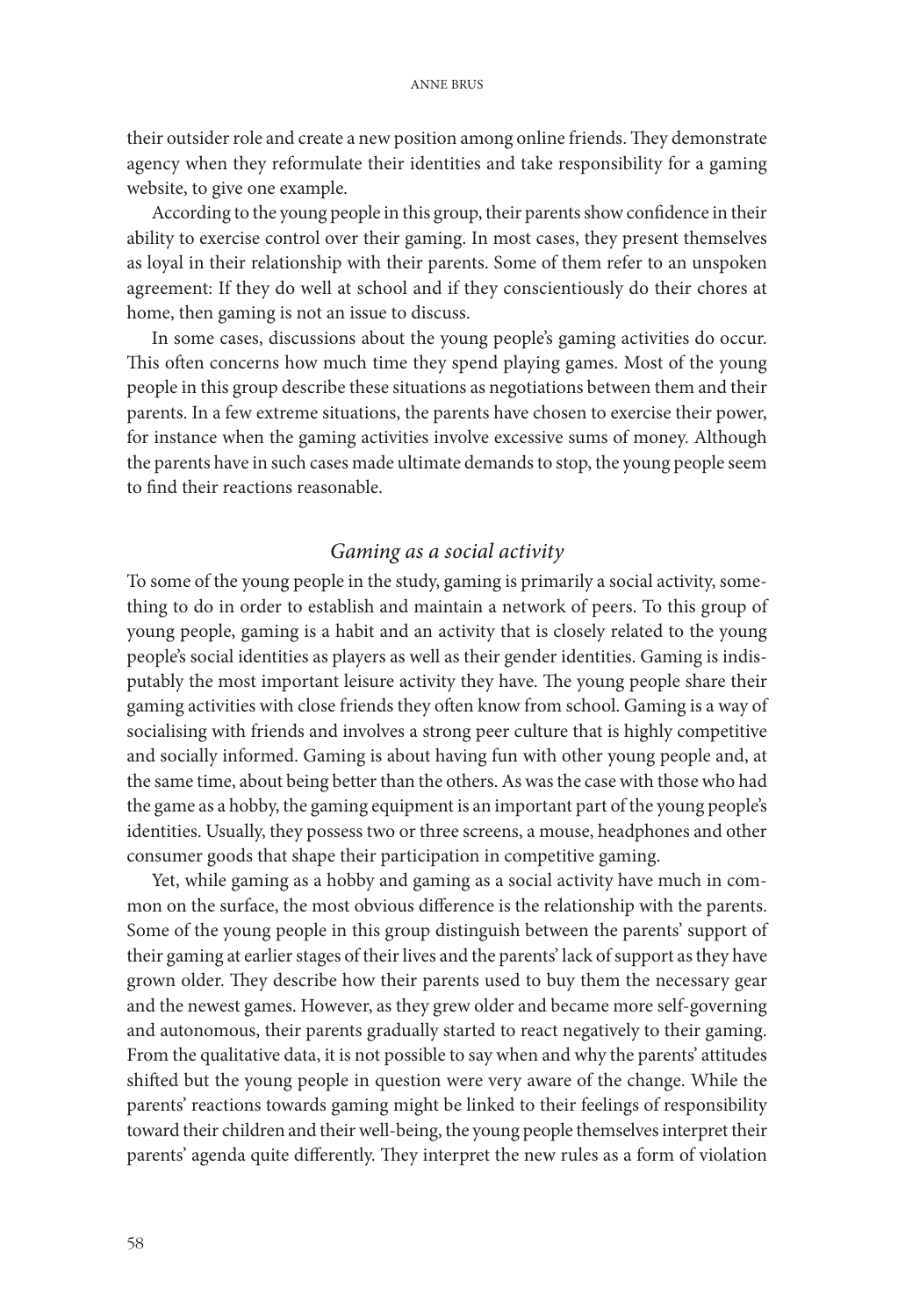and they experience the parents' negative reactions toward gaming as a stigmatisation of what they consider to be a legitimate social activity.

In sum, I have identified four general gameplay patterns which capture the most prominent ways in which young people organise gaming as part of their everyday life: 'gaming as a break', 'gaming as individual leisure', 'gaming as a hobby' and 'gaming as a social activity'. These are by no means categories that cover all aspects of young people's everyday life with gaming. However, they direct attention towards some important aspects of generagency, both in relation to peers and as part of the relationship between young people and their parents. It is within the boundaries of these relationships that young people exercise agency in a multitude of ways. In the following section, I will discuss problems in relation to gaming as they appear within the four identified patterns.

## Problem gaming?

The concept of generagency outlined in this chapter draws attention to young people's agency within a society that is partly structured around the generational order. This section further explores the interdependency between agency and generation in relation to problem gaming. In a combined discussion of the four gameplay patterns presented above, I will define and systematise some of the problems that seem to occur in young people's everyday life with gaming. Firstly, I will address the intra-generagency perspective by showing how interactions with peers may affect young people's gaming activities in positive and negative ways. Secondly, I will address the inter-generagency perspective, i.e. how young people practise their agency in their familial relationships and how this may at times involve a problematisation of their gaming habits.

The four gameplay patterns above show that young people from an intra-generagency perspective unfold their agency in different contexts of social interaction with their peers. Peer groups are important resources for shaping young people's identities and gaming also represents a resource in various ways. Some of the young people construct their entire social world around gaming. This applies especially to those who have gaming as a social activity. For the most part, the young people in the study cherish their gaming in everyday life. According to their statements, gaming is a positive activity they indulge in when they need time to relax, to spend time with peers, to compete and to shape their identities. Gaming provides opportunities to practise agency and to unfold fluid and dynamic identities under the circumstances given by structural positions within as well as outside the game. To a certain degree, the young people include each other in their gaming, which thus forms a platform for social interaction at an intra-generational level. Moreover, some of the young people in the study use gaming as a way to overcome their social position as outsiders. Gaming empowers them and helps them to keep their everyday life problems under control. They are able to transfer their positive identity from gaming to other parts of their social lives.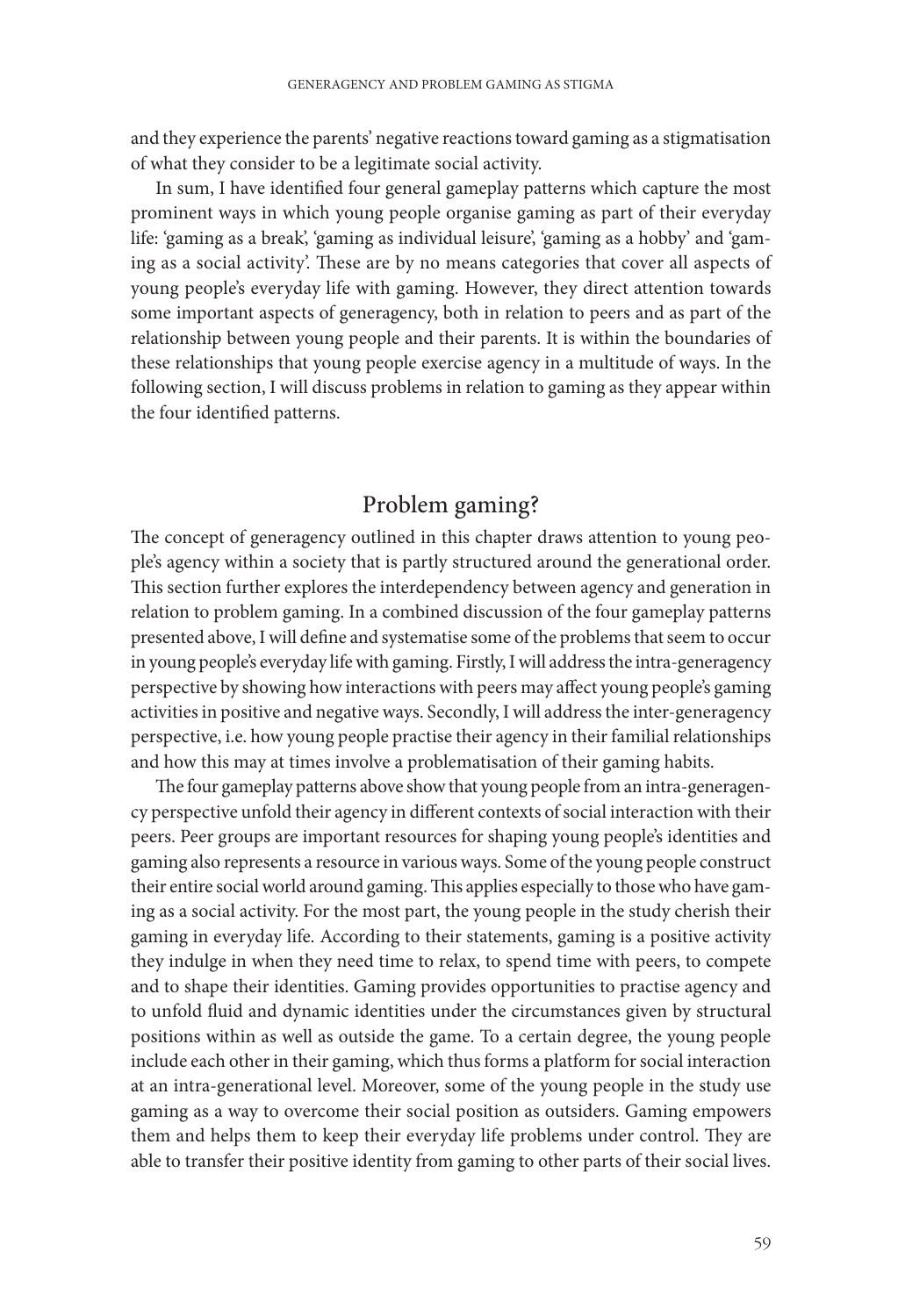#### ANNE BRUS

However, a small group of young people in the study seem to have only little contact with their peers. They describe their gaming in terms that emphasise their active engagement but the agency that they exercise is more or less isolated from others, they seem to be remarkably socially isolated. It is beyond the scope of this chapter to make any conclusive statements as to why they don't interact with their peers, but gaming is definitely an integral part of this pattern. For the most part, however, gaming brings young people together in different kinds of social settings. Gaming represents a space for agency, where young people connect and expand their identities.

At the same time, young people's engagement in gaming is highly dependent on their relationship with their parents. The young people in the study stated that their parents generally support their gaming. According to them, their parents accept a certain degree of independence, and they allow their children to earn their own money, to play the games and to buy the necessary gaming gear. In this sense, most of the family negotiations, according to the young people, are held in a reasonable tone and formed as a dialogue.

Of course, conflicts related to gaming do appear. In these cases, a family conflict will depend on the way power is defined by the actors involved. Parents as well as children have the power to resist and to undermine the others' position. Moreover, the conflicts vary in the severity of sanctions imposed on the young people and how they react to these sanctions.

A few of the young people in the study tell stories about their parents' reactions toward their acquisition of expensive gaming gear or in-game items. In these situations which involve relatively large financial transactions, parents' reactions are generally negative and often involve prohibitions. For the most part, the young people involved accept the parents' authority in these situations by changing their behaviour or reflecting on the consequences of spending money on status elements in the game.

However, among the young people who have gaming as a social activity, more stories tend to emerge where parents exert power over their children by manifesting a hierarchical and unbalanced relationship. Some of the young people in this group experience the parents' behaviour as disrespectful and very humiliating. I will illustrate this situation with a case from the study.

Rune is 16 years old and lives at home with his parents and an older sister. According to him, he experiences certain challenges in his everyday life connected to his parents and his teachers at school. His way of handling this has been to arrive late at school, sometimes even staying away, and only doing his homework occasionally, which has led to bad grades and considerable amount of communication between school and home.

According to Rune, the problems at school have evolved into a disciplinary conflict between him and his parents at home. From their point of view, he has become addicted to computer games and they consider his gaming to be the cause of his problems in school. His parents have therefore tried to change Rune's behaviour by prohibiting gaming for a short period of time. Rune experiences this as a punishment, which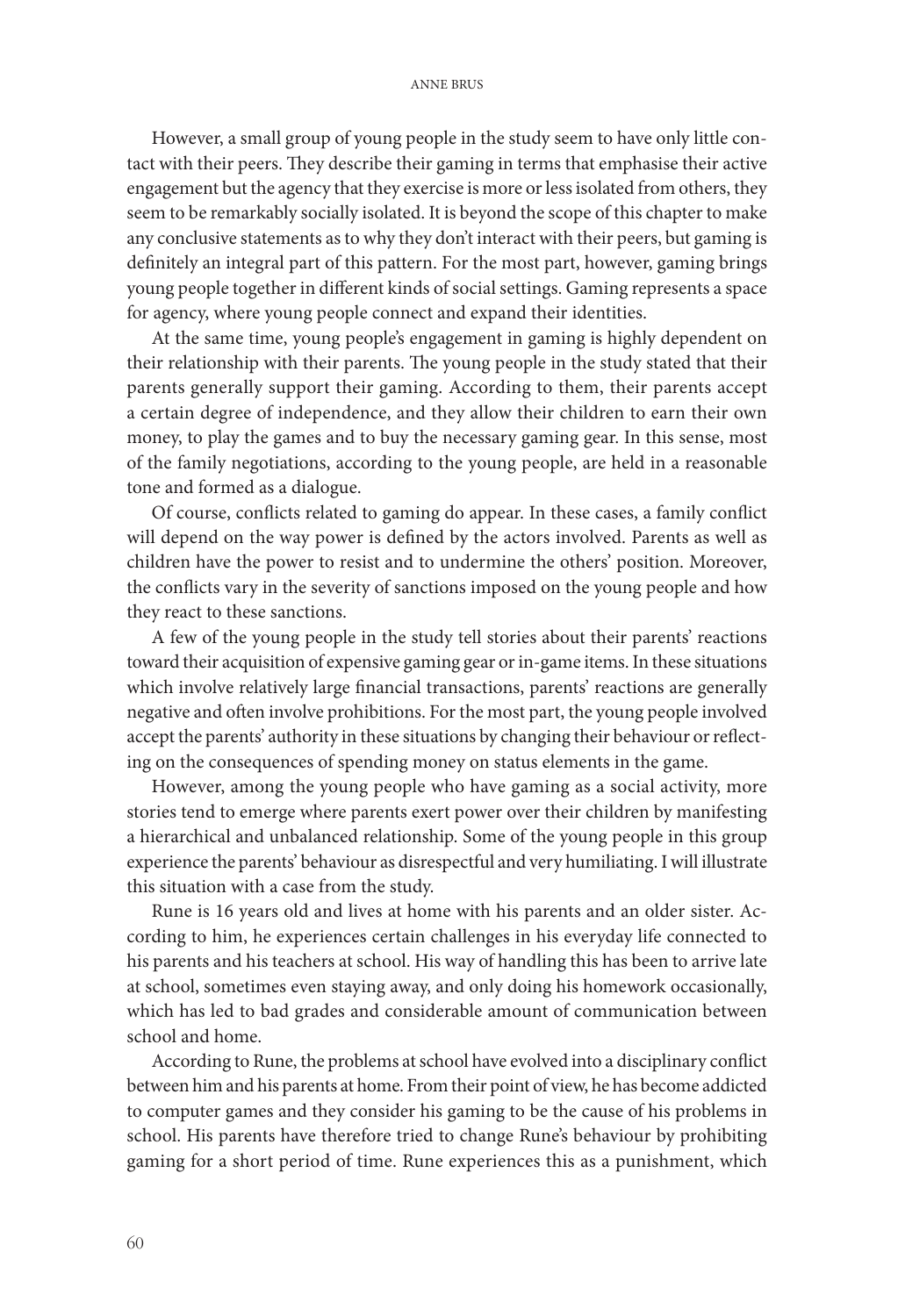has transgressed his personal boundaries several times. They yell at him and become angry with him, force him out of his bedroom against his will, close his access to the Internet and throw away his gaming equipment.

Rune explains that his parents have misinterpreted his problem. He hates school and particularly one teacher, who humiliates him with questions he is unable to answer. He acknowledges that he spends a lot of time in front of the computer screen but this is because gaming is his hobby, he is good at it and his friends recognise his skills. In the interview, Rune describes how he eventually reacts against his parents' use of power by running away from home. It takes the parents five days to persuade him into coming home again.

Rune's confrontation forces his parents to take a more reasonable attitude towards him and his gaming. In this way his story illustrates that it is actually possible to practise agency within the generational order and to resist parents' power over their children. By confronting his parents and running away, Rune reconstructs the power relations between his parents and himself. This implies a limitation of what is considered to be parents' ultimate power over their children. Maybe Rune's shame of being stigmatised as a computer game addict made him a little uncertain as to how to approach his parent's accusations, but only for a while. By questioning and reacting directly against his parents' way of exercising their power Rune shows that he is also powerful. In this way, parents' ultimate power over their children seems to be theoretical, or rather a hypothesis that is difficult to confirm in this study. Kuczynski (2003) argues that power has to be performed to be realised. It can be accepted in agreements between young people and their parents and it can be challenged when the exercise of power is considered to be too unfair.

However, is it problem gaming when young people are stigmatised as computer game addicts and thereby prevented from engaging with their peers? In this study, the social players were shown to be the group most likely to be singled out as problem gamers. Yet, gaming for the young people in this group is a social activity and part of an enriching peer culture. Through their peer interactions, they share routines, artefacts and values. To a certain degree, gaming as a social activity is under pressure of the power given to parents to regulate and control their children's lives. Yet, although young people are in an asymmetrical relationship, parental power can be challenged by young people's agency.

### Conclusion

This chapter has examined young people's everyday life with gaming within the context of peer and family cultures. Building on the model of generagency and the two interrelated sub-concepts of intra- and intergeneragency, the chapter has explored qualitative data based on a Danish study of young people's gaming in an everyday life perspective. Generagency describes the relationships between young people,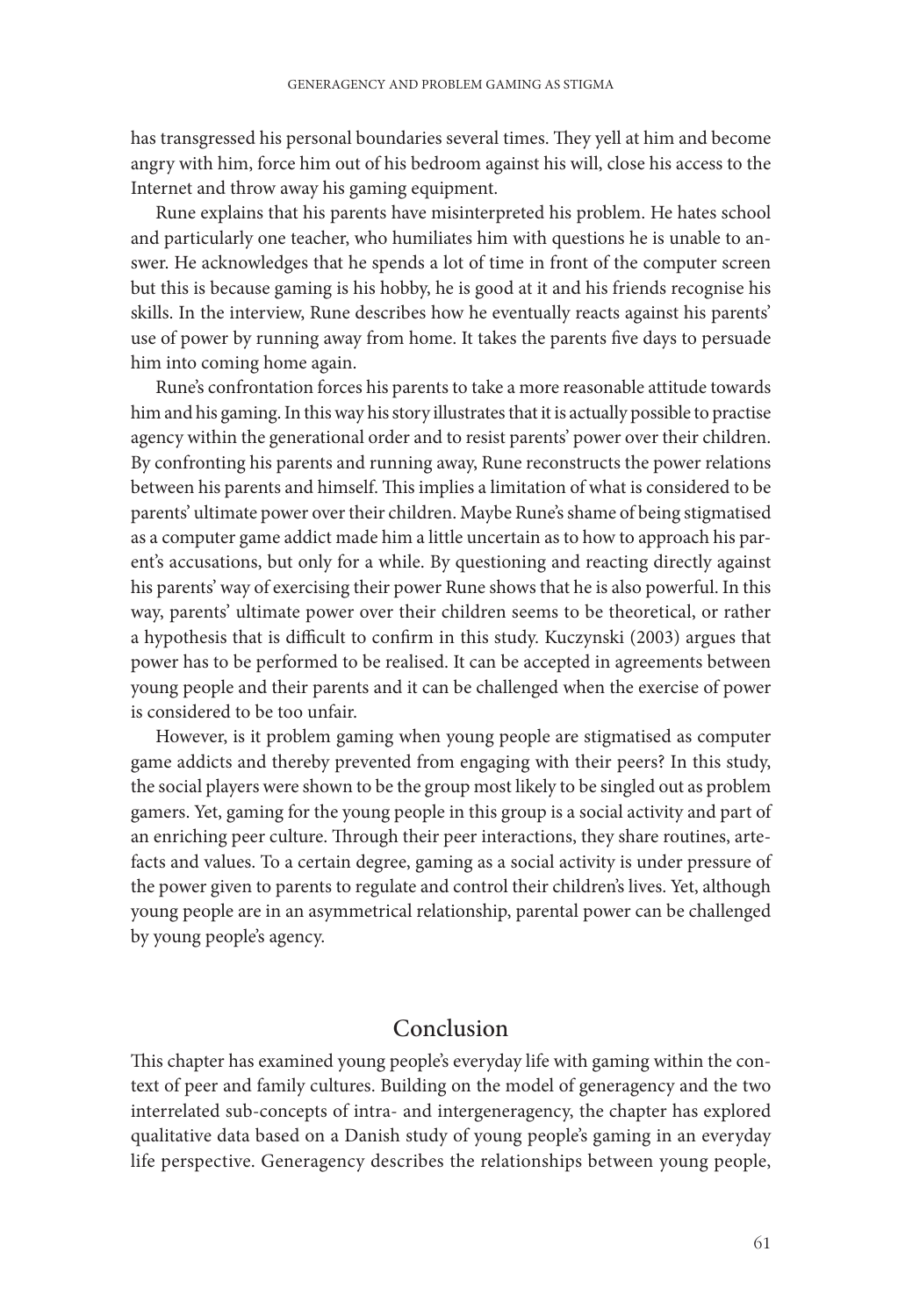#### ANNE BRUS

their peers and their parents as a generational and unbalanced condition that forms parents' and young people's agency on unequal terms. Young people act from a relational platform that is dynamic and complex. It is from this platform that agency is exercised in a variety of ways.

I have identified four ways in which gaming is part of young people's everyday life: 'gaming as a break', 'gaming as individual leisure', 'gaming as a hobby' and 'gaming as a social activity'. The gameplay patterns illustrate that young people live their lives with gaming in different ways but also that these different gameplay patterns enter the generational order of the involved families in different ways. Some gameplay patterns are problematised more than others.

Most parents in the study treat their children with respect and take the young people's points of view seriously. In spite of parents' traditional rights to advise their children and decide what is in the children's best interest, most parents in this study listen to their children and make space for them to play an active role in their everyday life with gaming. However, young people's agency emerges from the opportunities arising from the positions of childhood and parenthood. For some young people, generational acts predominate to a degree that shows a lack of recognition of young people as human beings. Here, young people's agency is reduced to a minimum.

My key argument is that problem gaming cannot be divorced from the exercise of agency of both young people and their parents. At its most basic level, problem gaming seems to be a result of parents' power over their children. This does not mean that problem gaming only exists on the inter-generagency level; rather the analytical reduction serves to underline the importance of taking both young people's agency and their parents' agency seriously in the discussion of how to define problem gaming. The discourse of addiction implies danger and draws attention to the negative consequences of the excessive playing of computer games and in this way 'produces' a problem. Moreover, this discourse contributes to parents' power over their children. When young people's gaming activities become a threat to their duties at school some parents react with regulation and control. As the analysis illustrates parental power is sometimes accepted by their children and sometimes it is not.

The analysis suggests a dynamic and ongoing negotiation and renegotiation of positions in a family context, where both young people and their parents exercise agency. Young people are able to make decisions of their own despite the asymmetric relationship to their parents. Young people and their everyday life with gaming are shaped and transformed through complex and dynamic social processes. In this respect, the generagency model suggests that problem gaming emerges in the ongoing processes of exercising agency in different contexts, and that it occurs as a clash between different generational perspectives on how gaming ought to be practised in everyday life.